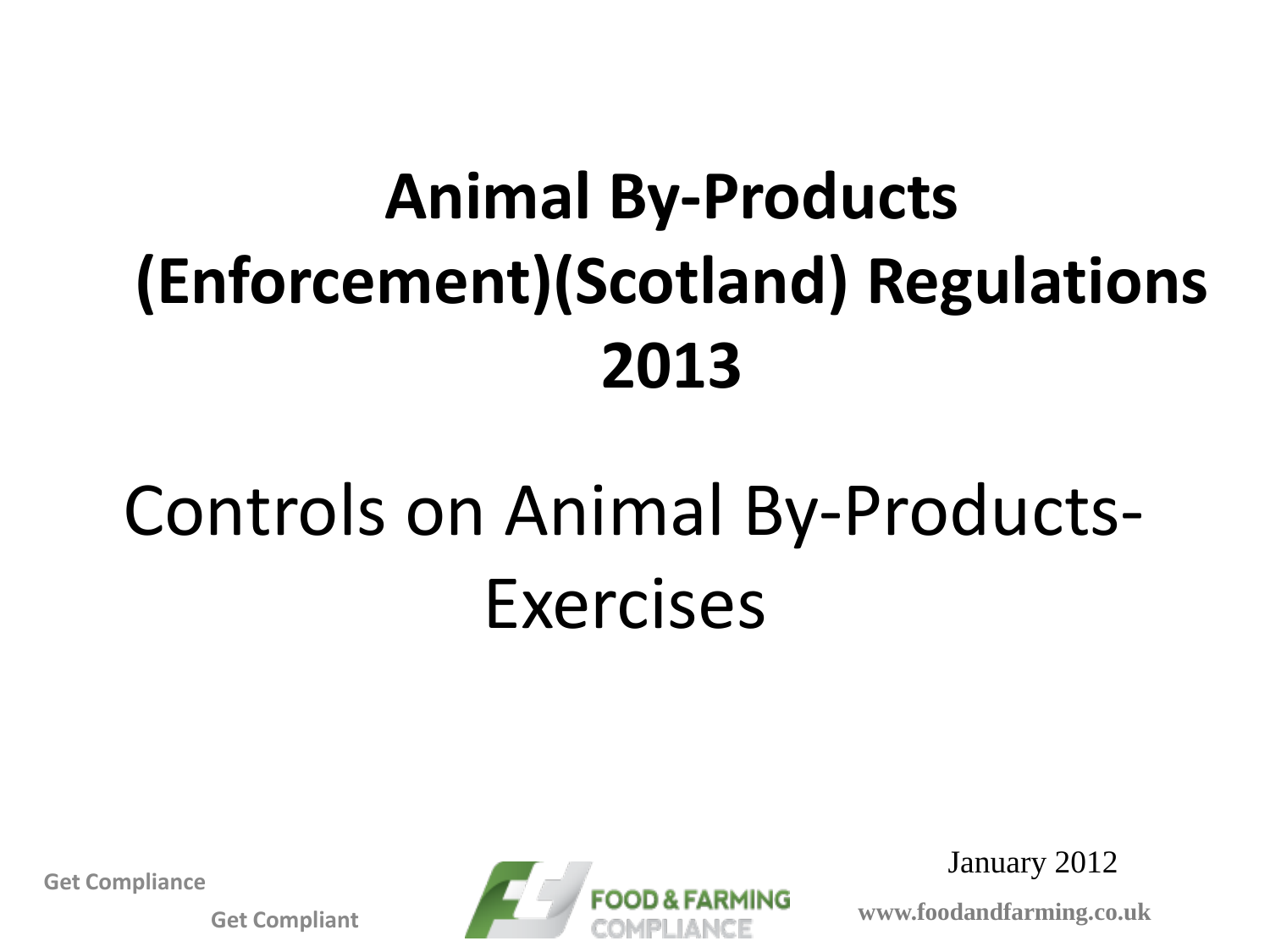**Make a list of breaches of the Animal By-Products Regulations that you are likely to find during inspections of premises to which they apply or you are likely to receive complaints about** 

**Get Compliance**

**Get Compliant**

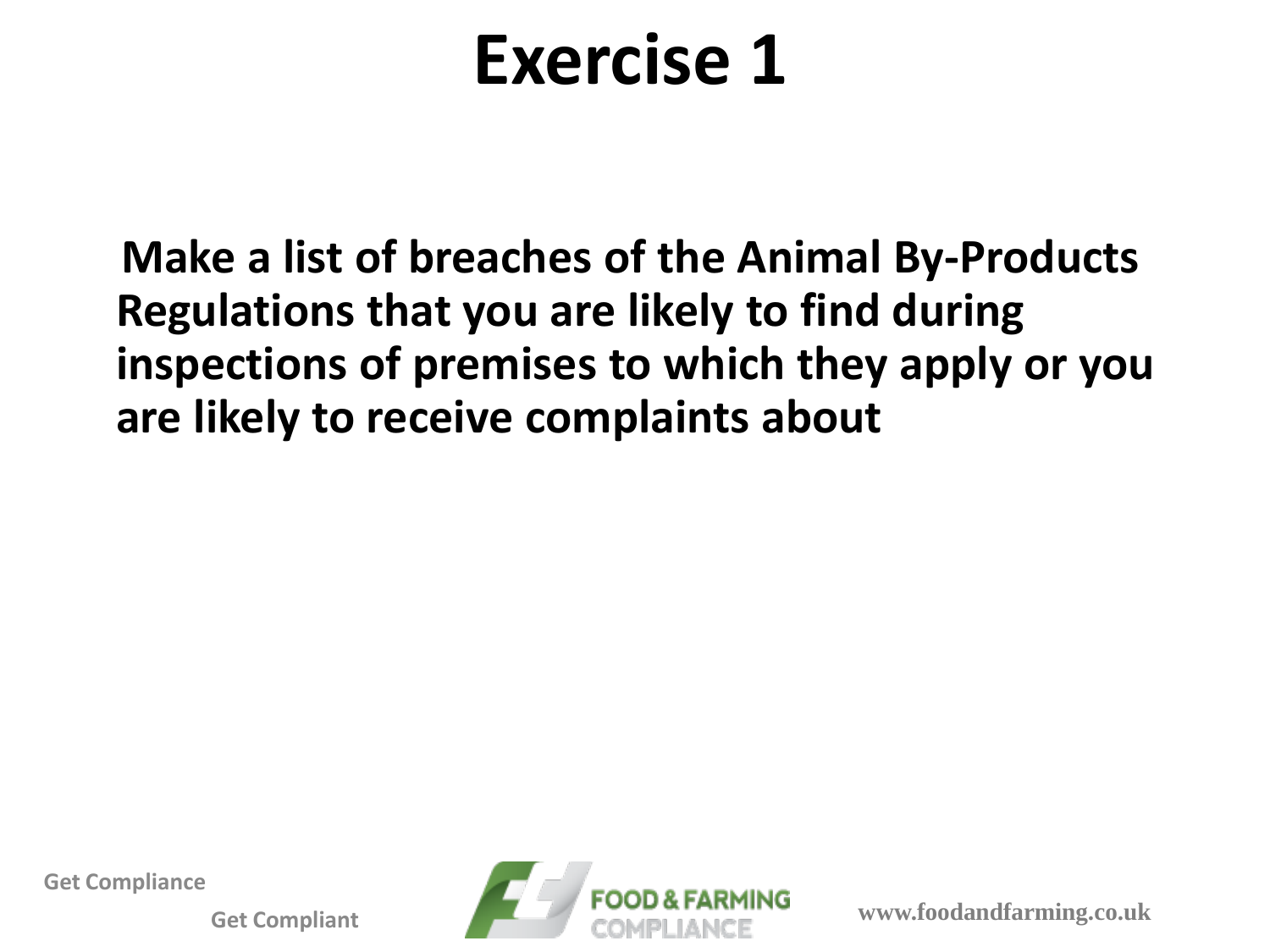**Make a list of breaches of the Animal By-Products Regulations that you are likely to find during inspections of premises to which they apply or you are likely to receive complaints about.**

- **1 Failure to dispose of carcasses**
- **2 Chickens in muck heaps/on fields**
- **3 Blood/milk spread on land – smell?**
- **4 Uncovered collection vehicles/leaking vehicles/spillages**
- **5 Swill feeding/animals having access to carcasses/protein**
- **6 Butchers bones/fat in trade waste**
- **7 Former foodstuffs in trade waste**
- **8 Illegal slaughter on farms - disposal of wastes/staining**
- **9 No records on farms / no consignment notes**
- **10 Tripe's taken from slaughterhouses**
- **11 Hides/skins returned to owners**

**Get Compliance**

**Get Compliant**

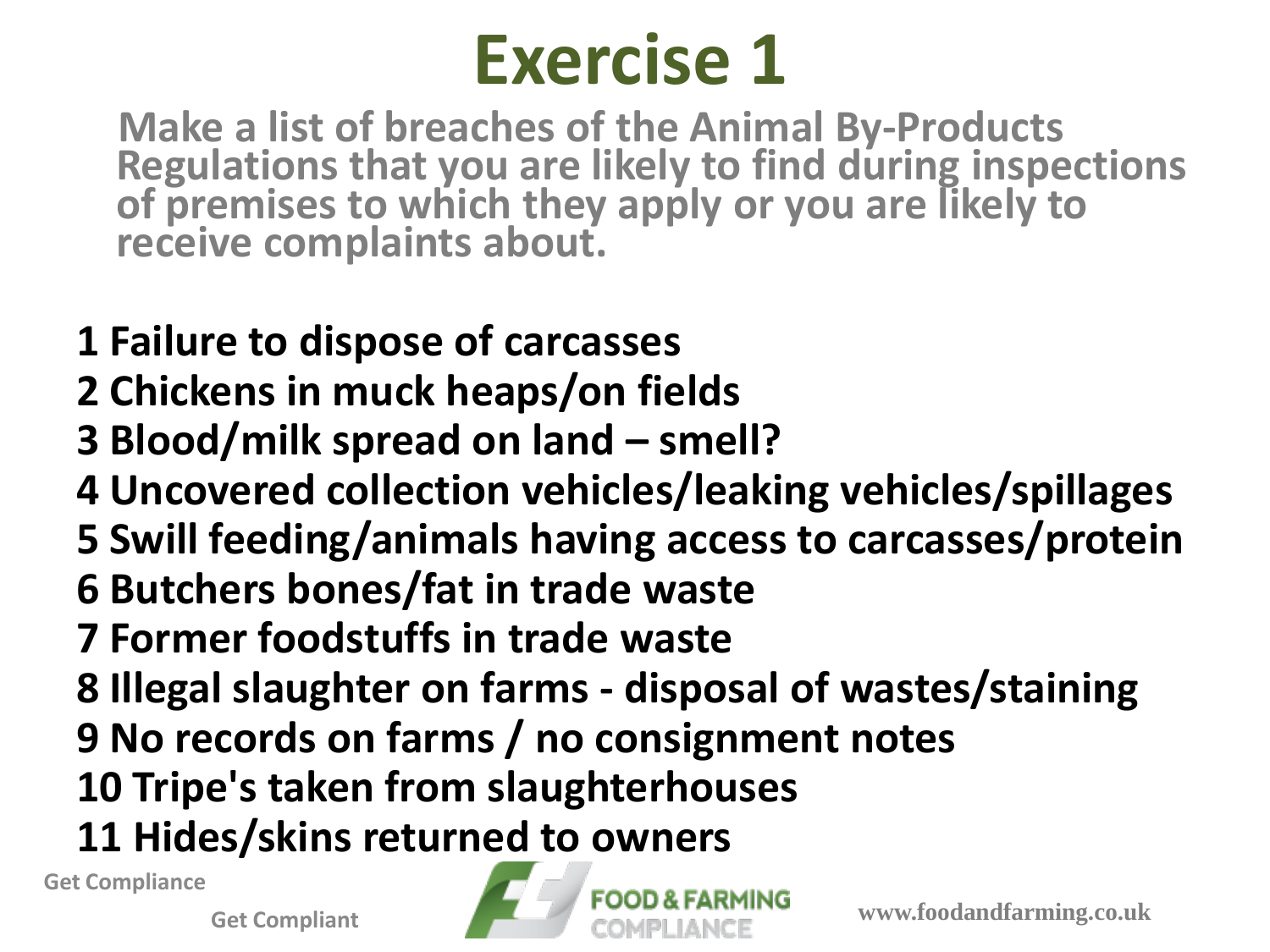- **You are carrying out a roadside vehicle check with the Police and the vehicle shown is stopped.**
- **You carry an inspection of the vehicle shown under the by products regulations**
- **What powers do you have to stop and inspect the vehicle**
- **What action would you take with regard to this vehicle?**
- **What is being carried?**
- Is this covered by the regulations?
- **List ant breaches of the regulations**
- **List what documents the driver should have with him and in what format**

**Get Compliance**

**Get Compliant**

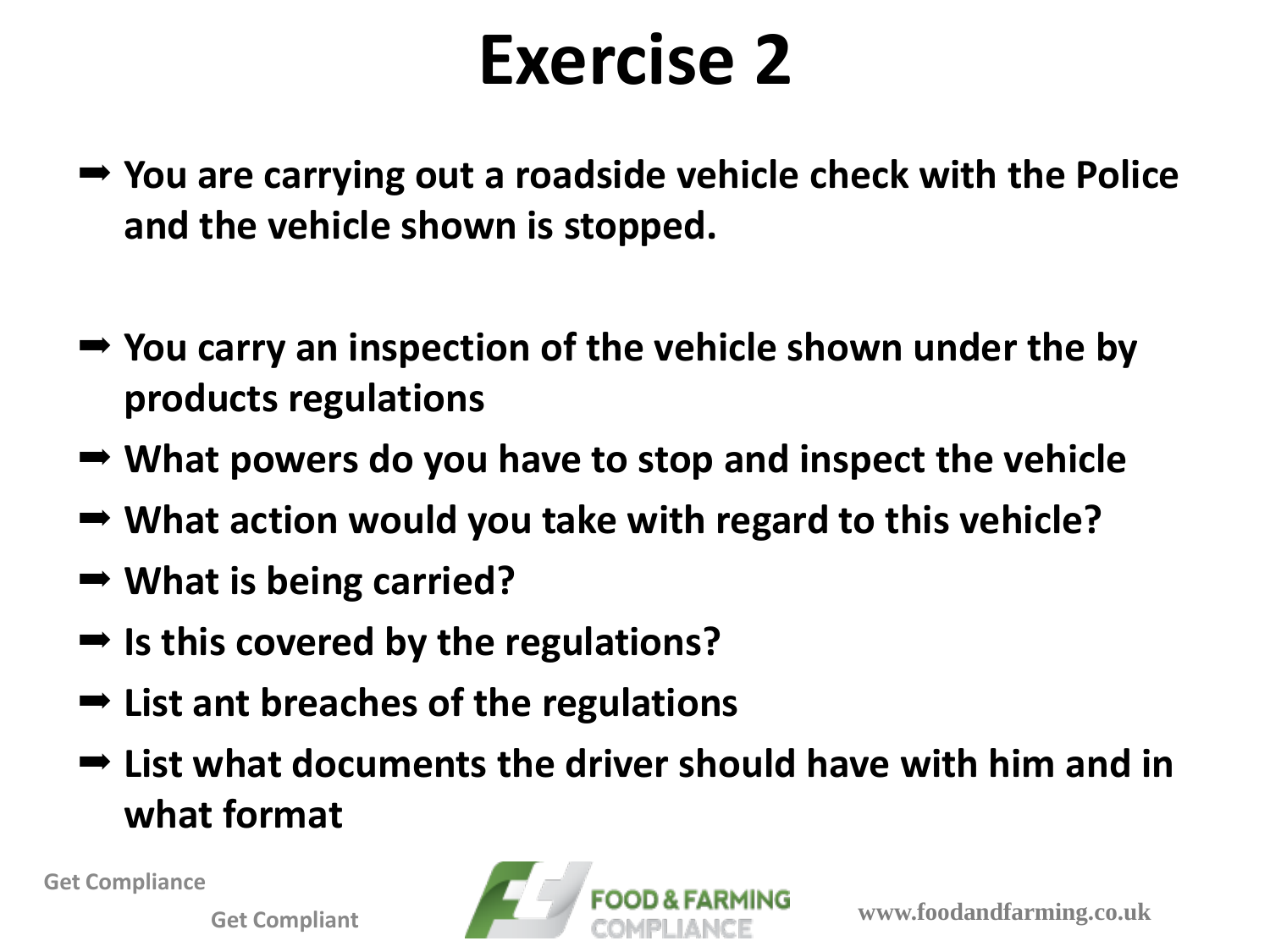- **→ You receive a complaint about a paddock near a small** village, which contains some sheep that are lame
- **→** You visit and find that in the paddock there are 22 sheep including old ewes, lambs and two rams.
- **→ During your inspection you notice in the feeding area of** the paddock some pastries, cakes, pizza, a firm paste on which there were some maggots and bread you look around and spot some cellophane wrappers on closer examination some wrappers have labels attached saying "chicken tikka"
- **→ What action would you take under and under which** regulations?

**Get Compliance**

**Get Compliant**

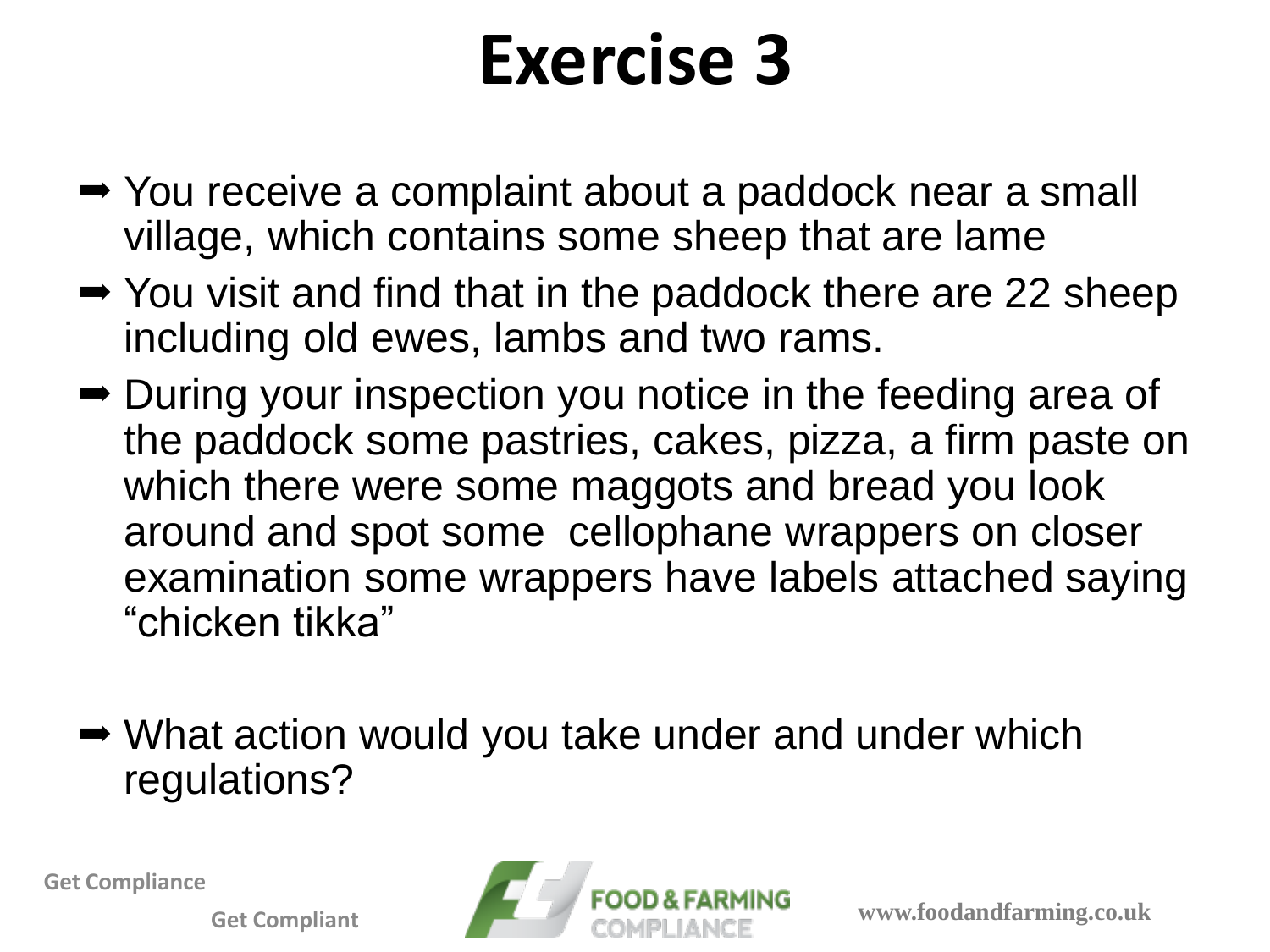#### **Actions to take**

# **Model answer Exercise 3**

- Find out further information on source of food waste from the farmer. Does it originate from catering or other food waste?
- **→** Contact APHA Regional Office, duty vet, to request that an APHA veterinary inspector attends to inspect the animals. The veterinary inspector will decide whether to serve a movement restriction notice under the Transmissible Spongiform Encephalopathies (Scotland) Regulations 2010 or under the Movement of Animals (Restrictions) (Scotland) Order 2003. Discuss the emergency service of a notice, if a veterinary inspector is unavailable.
- $\rightarrow$  Collect samples of any products with meat in for further analysis.
- $\rightarrow$  Collect photographic or video evidence.
- **→** Discuss with keeper arrangements for removal of food waste & wrappings to prevent further access. Discuss with APHA veterinary inspector or consider the necessity to serve a notice requiring disposal or C & D of feeding equipment under Article 25 of ABP (Enforcement)(Scotland) Regulations 2013. Is the material former foodstuff or catering waste & if catering waste is catering waste in scope for service of a notice?
- $\rightarrow$  Consider whether waste wrappers are causing a danger to the animals under the welfare regulations.
- Consider whether Feed Hygiene Regulations EC Regulation No. 183/2005 and GB implementing regulations have been breached – maggots/ wrappings.

**Get Compliance**

**Get Compliant**